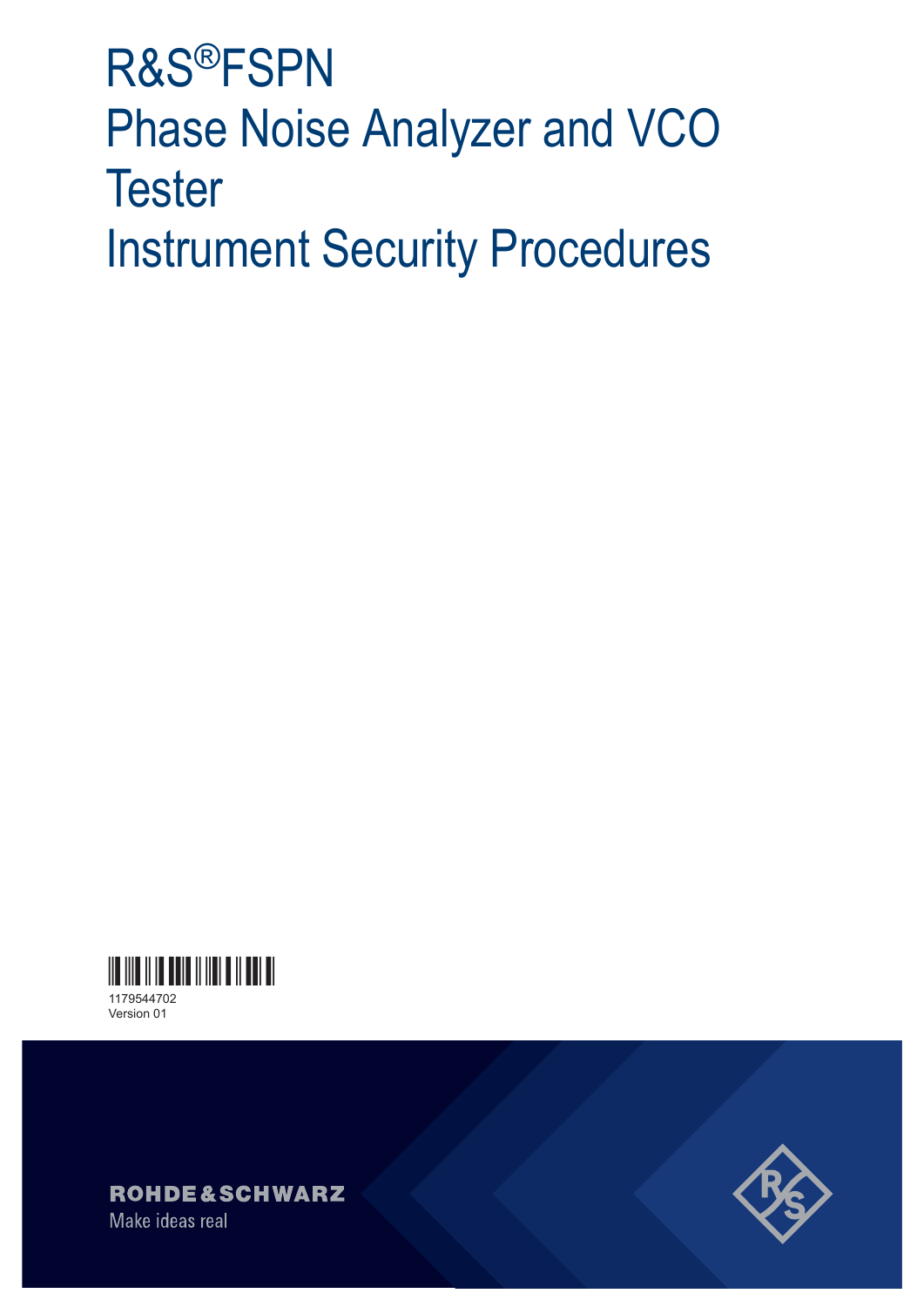This document describes the types of memory and their use in the R&S®FSPN.

While every effort has been made to ensure the accuracy of the information herein, it is provided without warranty. Design iteration and revisions may result in minor differences between the information provided here and your product.

© 2022 Rohde & Schwarz GmbH & Co. KG Mühldorfstr. 15, 81671 München, Germany Phone: +49 89 41 29 - 0 Email: [info@rohde-schwarz.com](mailto:info@rohde-schwarz.com) Internet: [www.rohde-schwarz.com](http://www.rohde-schwarz.com) Subject to change – data without tolerance limits is not binding. R&S® is a registered trademark of Rohde & Schwarz GmbH & Co. KG. Trade names are trademarks of the owners.

1179.5447.02 | Version 01 | R&S®FSPN

Throughout this document, products from Rohde & Schwarz are indicated without the ® symbol, e.g. R&S®FSPN is indicated as R&S FSPN.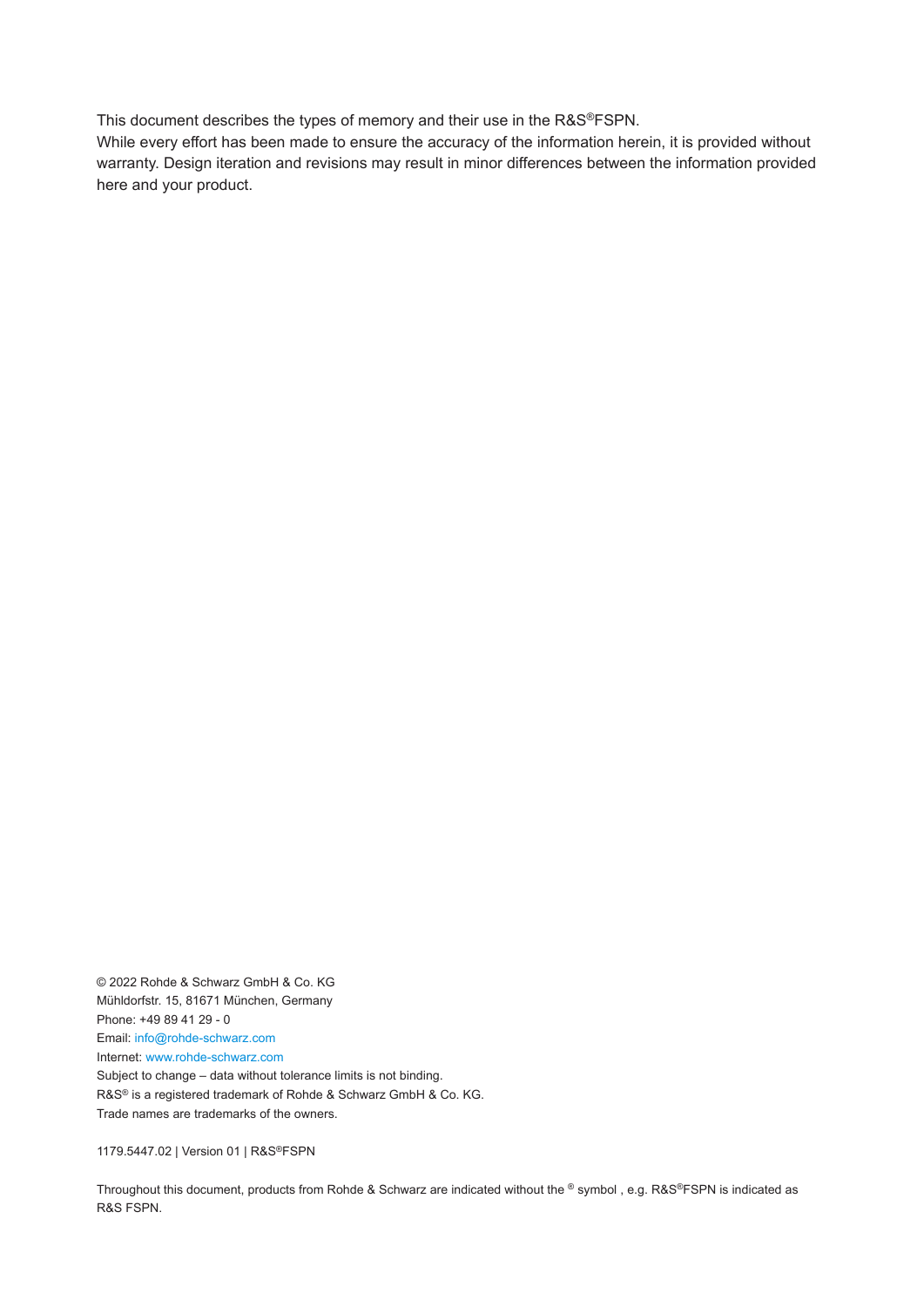## <span id="page-2-0"></span>**Contents**

| 7 Validity of instrument calibration after sanitization9 |  |
|----------------------------------------------------------|--|
|                                                          |  |
|                                                          |  |
|                                                          |  |

## 1 Overview

Securing important information is crucial in many applications.

Generally, highly secured environments do not allow any test equipment to leave the area unless it can be proven that no user information leaves with the test equipment, e.g. to be calibrated.

"Regarding sanitization, the principal concern is ensuring that data is not unintentionally released" [\[1\].](#page-3-0)

This document provides a statement regarding the volatility of the memory types used and specifies the steps required to sanitize an instrument.

The procedures in this document follow "NIST Special Publication 800-88: Guidelines for Media Sanitization" [\[1\]](#page-3-0).

In addition, recommendations are provided to safeguard information on the R&S FSPN.

### **References**

See the following literature for further information.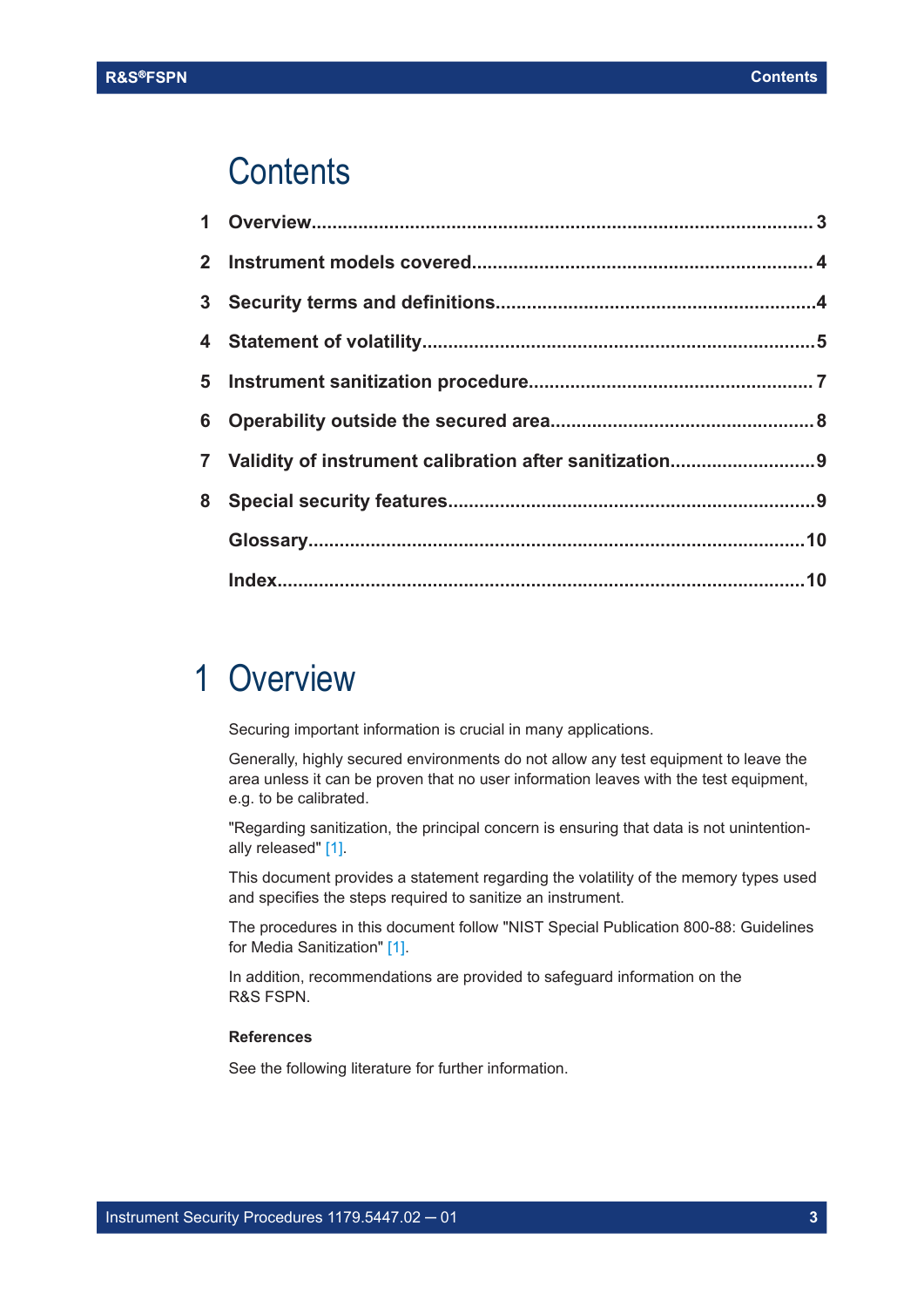- <span id="page-3-0"></span>**[1] Kissel Richard L. [et al.]** Guidelines for Media Sanitization = Special Publication (NIST SP) = NIST SP - 800-88 Rev 1. - Gaithersburg : [s.n.], December 17, 2014.
- **[2] National Industrial Security Program Authorization Office** Defense Security Service (DSS) Assessment and Authorization Process Manual (DAAPM). - May 6, 2019.
- **[3] ACSC Australian Cyber Security Centre** Australian Government Information Security Manual, January 2020.

## 2 Instrument models covered

#### *Table 2-1: R&S FSPN models*

| <b>Product name</b> | Order number |
|---------------------|--------------|
| R&S FSPN8           | 1322.8003.06 |
| R&S FSPN26          | 1322.8003.24 |

## 3 Security terms and definitions

#### **Terms defined in Guidelines for Media Sanitization**

NIST Special Publication 800-88 [1]

● **Sanitization**

"Media sanitization refers to a process that renders access to target data on the media infeasible for a given level of effort."

● **Clear**

"Clear applies logical techniques to sanitize data in all user-addressable storage locations for protection against simple non-invasive data recovery techniques; typically applied through the standard Read and Write commands to the storage device, such as by rewriting with a new value or using a menu option to reset the device to the factory state (where rewriting is not supported)."

● **Purge**

"Purge applies physical or logical techniques that render Target Data recovery infeasible using state of the art laboratory techniques."

**Destroy** 

"Destroy renders Target Data recovery infeasible using state of the art laboratory techniques and results in the subsequent inability to use the media for storage of data."

#### **Control of media**

Another option to secure sensitive information is to keep physical media within the classified area, see [1], paragraph 4.4.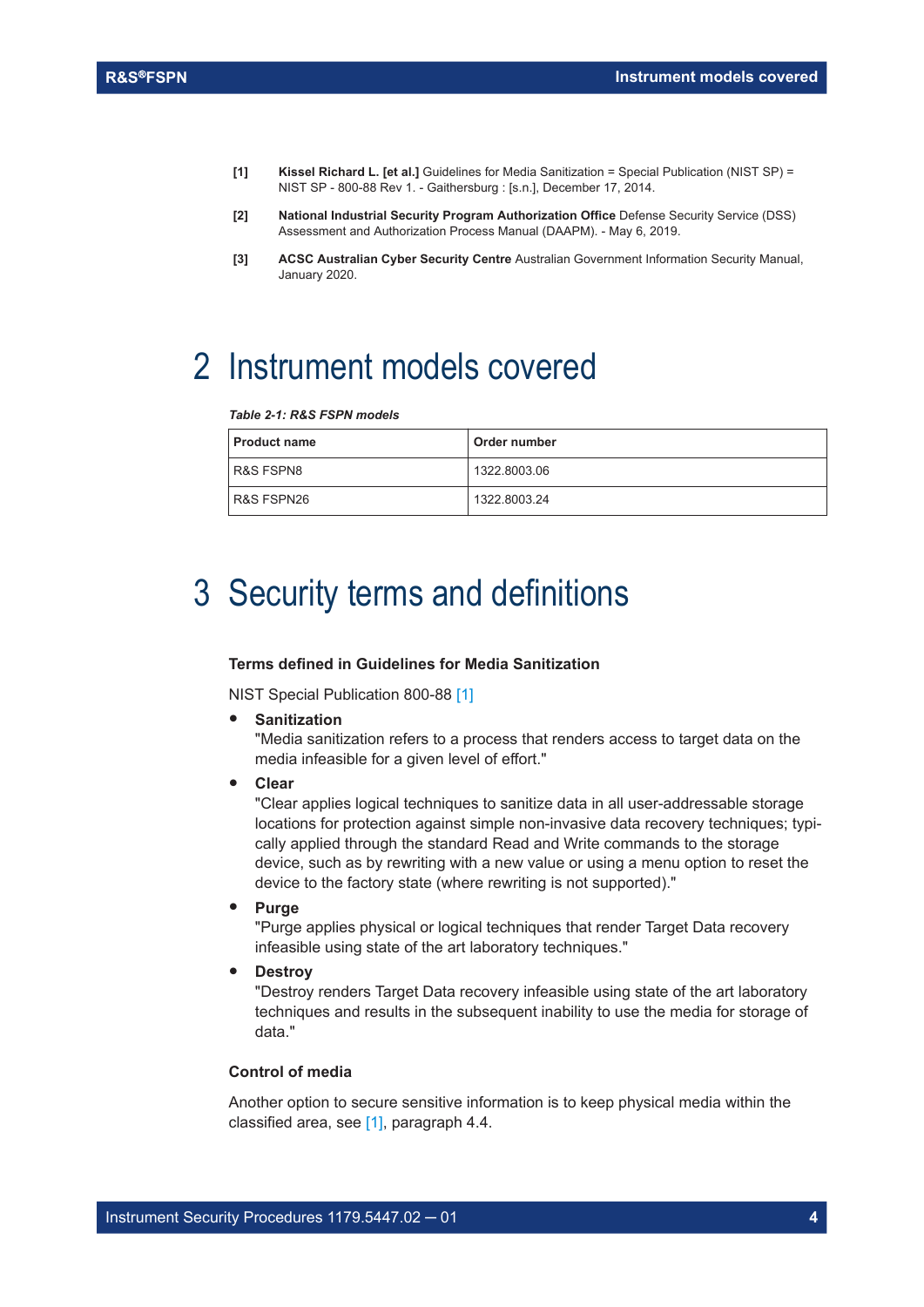#### <span id="page-4-0"></span>**Volatile memory**

"Memory components that do not retain data after removal of all electrical power sources, and when reinserted into a similarly configured system, are considered volatile memory components." [\[2\]](#page-3-0)

The volatile memory in the instrument does not have battery backup. It loses its contents when power is removed from the instrument.

If the instrument is battery operated, e.g. handhelds, it retains data in the volatile memory as long as the battery is installed.

Typical examples are RAM, e.g. SDRAM.

### **Non-volatile memory**

"Components that retain data when all power sources are discontinued are non-volatile memory components." [\[2\].](#page-3-0)

In the context of this document, non-volatile memory components are non-user accessible internal memory types, e.g. EEPROM, Flash, etc.

#### **Media**

Media are types of non-volatile memory components. In the context of this document, media are user-accessible and retain data when you turn off power.

Media types are Hard Disk Drives [\(HDD](#page-9-0)), Solid State Drives ([SSD](#page-9-0)), Memory Cards, e.g. [SD, microSD, CFast,](#page-9-0) etc., USB removable media, e.g. Pen Drives, Memory Sticks, Thumb Drives, etc. and similar technologies.

## 4 Statement of volatility

The R&S FSPN contains various memory components. See the subsequent sections for a detailed description regarding type, size, usage and location.

#### **Notes on memory sizes**

Due to the continuous development of memory components, the listed values of memory sizes may not represent the current, but the minimal configuration.

## **4.1 Volatile memory**

Volatile memory modules are considered as non-accessible internal storage devices, as described in Security terms and definitions > Volatile memory.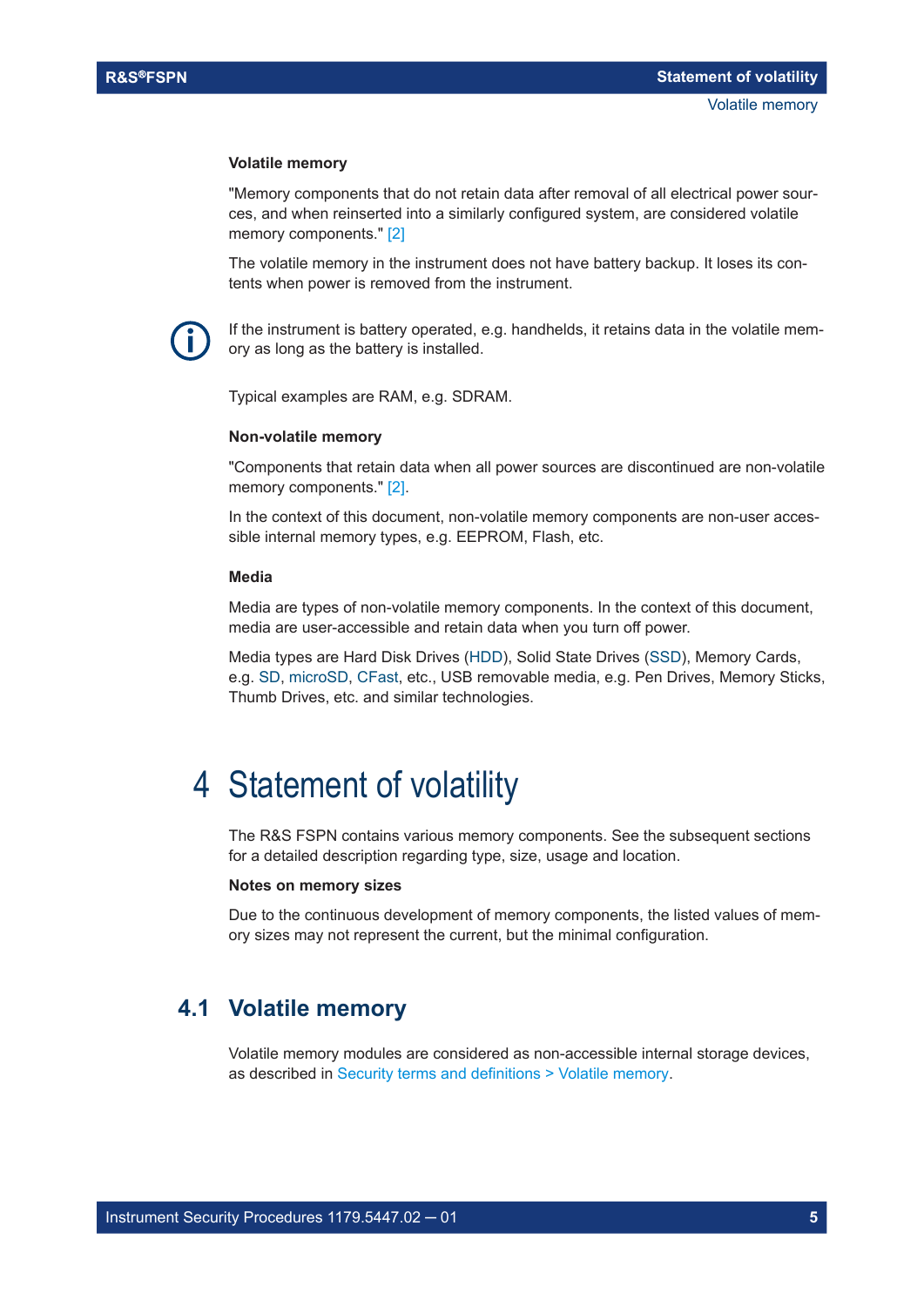#### <span id="page-5-0"></span>*Table 4-1: Types of volatile memory*

| Memory type  | Location       | <b>Size</b> | <b>Content / Function</b>                                                       | <b>User</b><br>modifi-<br>able |
|--------------|----------------|-------------|---------------------------------------------------------------------------------|--------------------------------|
| <b>SDRAM</b> | CPU board      | 16 Gbyte    | Temporary information storage for operating sys-<br>tem and instrument firmware | Yes                            |
| SDRAM/DDR3   | Detector board | 2 Gbyte     | Measurement data                                                                | Yes                            |

## **4.2 Non-volatile memory**

Non-volatile memory modules are considered as non-accessible internal storage devices, as described in [Security terms and definitions > Non-volatile memory.](#page-4-0)

*Table 4-2: Types of non-volatile memory*

| <b>Memory type</b> | Location       | <b>Size</b> | <b>Content / Function</b>                                                                     | <b>User</b><br>modifi-<br>able |
|--------------------|----------------|-------------|-----------------------------------------------------------------------------------------------|--------------------------------|
| <b>EEPROM</b>      | Board assembly | 1 Mbyte     | Hardware information:<br>Serial number<br>Product options<br>٠<br>Calibration correction data | No                             |
| Flash              | CPU board      | 8 Mbyte     | <b>BIOS</b>                                                                                   | No                             |

## **4.3 Media**

Media memory modules are considered as non-volatile storage devices, as described in [Security terms and definitions > Media.](#page-4-0)

*Table 4-3: Types of media memory modules*

| Memory type                               | Location             | <b>Size</b> | <b>Content / Function</b>                                                                                                                                                               | <b>User</b><br>modifi-<br>able |
|-------------------------------------------|----------------------|-------------|-----------------------------------------------------------------------------------------------------------------------------------------------------------------------------------------|--------------------------------|
| Solid-state drive<br>(SSD)<br>(removable) | Rear of the R&S FSPN | Variable    | Operating system<br>Instrument firmware and firmware options<br>٠<br>with license keys<br>Instrument states and setups<br>Trace data<br>Limit lines, transducer tables<br>Screen images | Yes                            |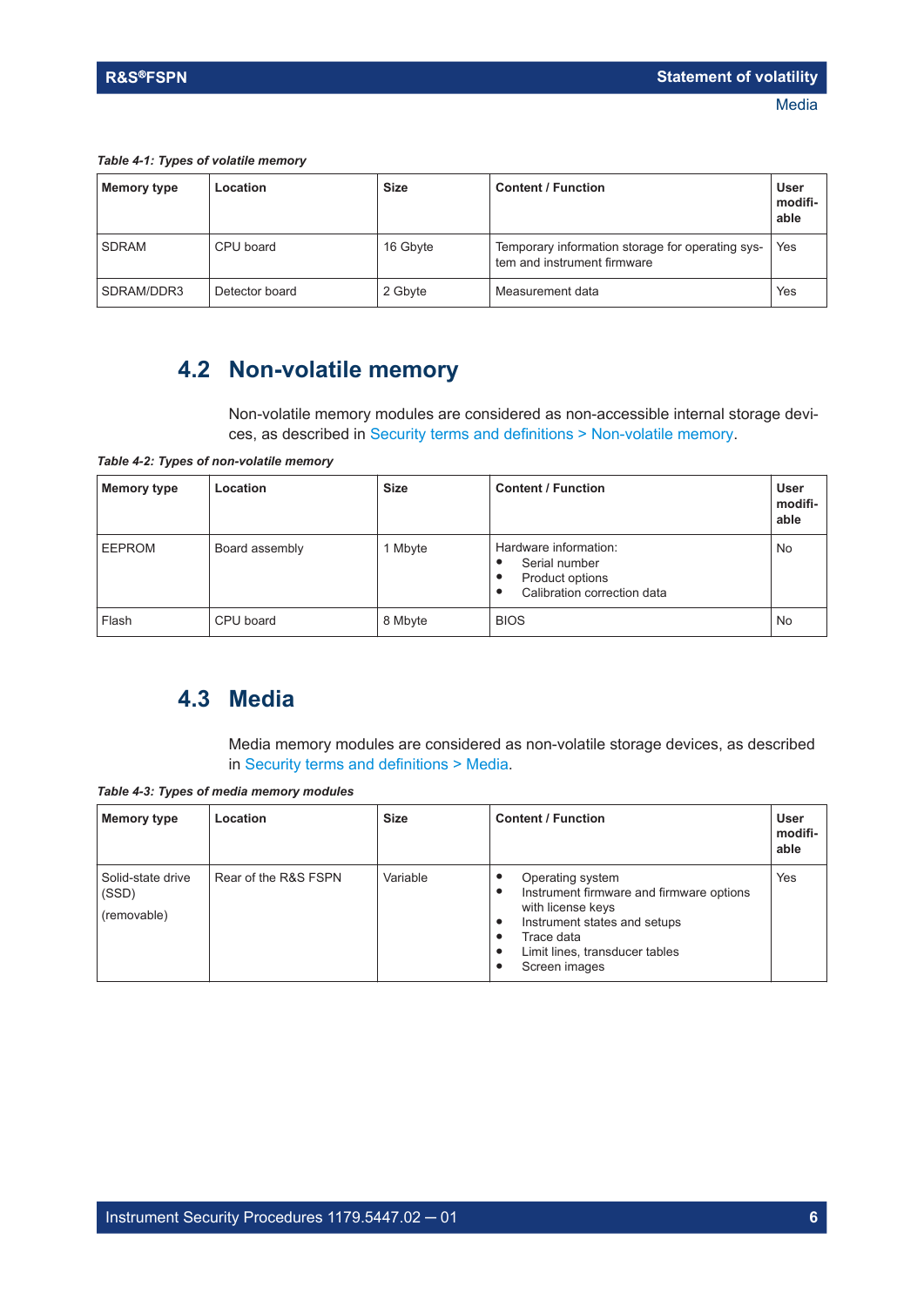<span id="page-6-0"></span>5 Instrument sanitization procedure

## **5.1 Volatile memory**

You can [purge](#page-3-0) the volatile memory by following the procedure below. The sanitizing procedure complies to the definition of NIST [\[1\],](#page-3-0) see ["Terms defined in Guidelines for](#page-3-0) [Media Sanitization"](#page-3-0) on page 4.

### **Removing power**

To turn off and remove power

- 1. Turn off the R&S FSPN.
- 2. Disconnect the power plug.

Provided the instrument remains without power for at least five minutes, all volatile memory modules lose their contents, see [\[1\].](#page-3-0)

## **5.2 Non-volatile memory**

The non-volatile memories do not contain user data. Therefore no sanitization procedure is required.

## **5.3 Media**

To remove the classified solid-state drive, perform the following steps:

- 1. Turn off the R&S FSPN and disconnect the power plug.
- 2. Locate the SSD.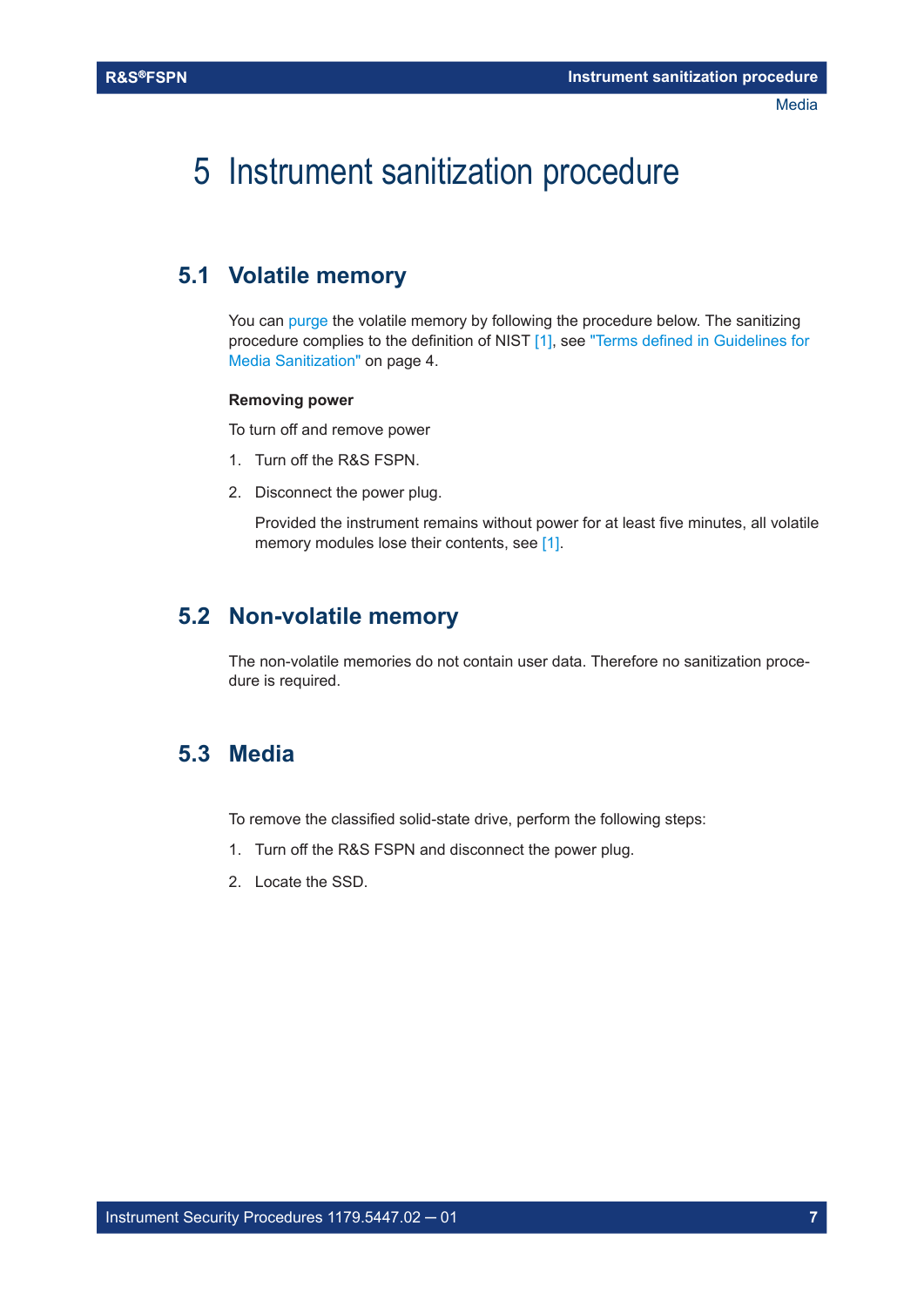<span id="page-7-0"></span>

*Figure 5-1: Location of the solid-state drive*

- 3. Unscrew the two knurled screws.
- 4. Remove the solid-state drive from the R&S FSPN.
- 5. Keep the solid-state drive under organizational control.

## 6 Operability outside the secured area

As the solid-state drive holds the operating system, the R&S FSPN cannot be operated without the solid-state drive. For servicing and calibration, a separate solid-state drive is required. This solid-state drive contains the operating system and required instrument data.

To establish the functionality outside the secured area:

- 1. Insert a second solid-state drive. This solid-state drive enables the R&S FSPN to start the operating system.
- 2. Turn on the R&S FSPN.
- 3. Perform a self-alignment as described in [Chapter 7, "Validity of instrument calibra](#page-8-0)[tion after sanitization", on page 9.](#page-8-0)

The instrument is ready for use.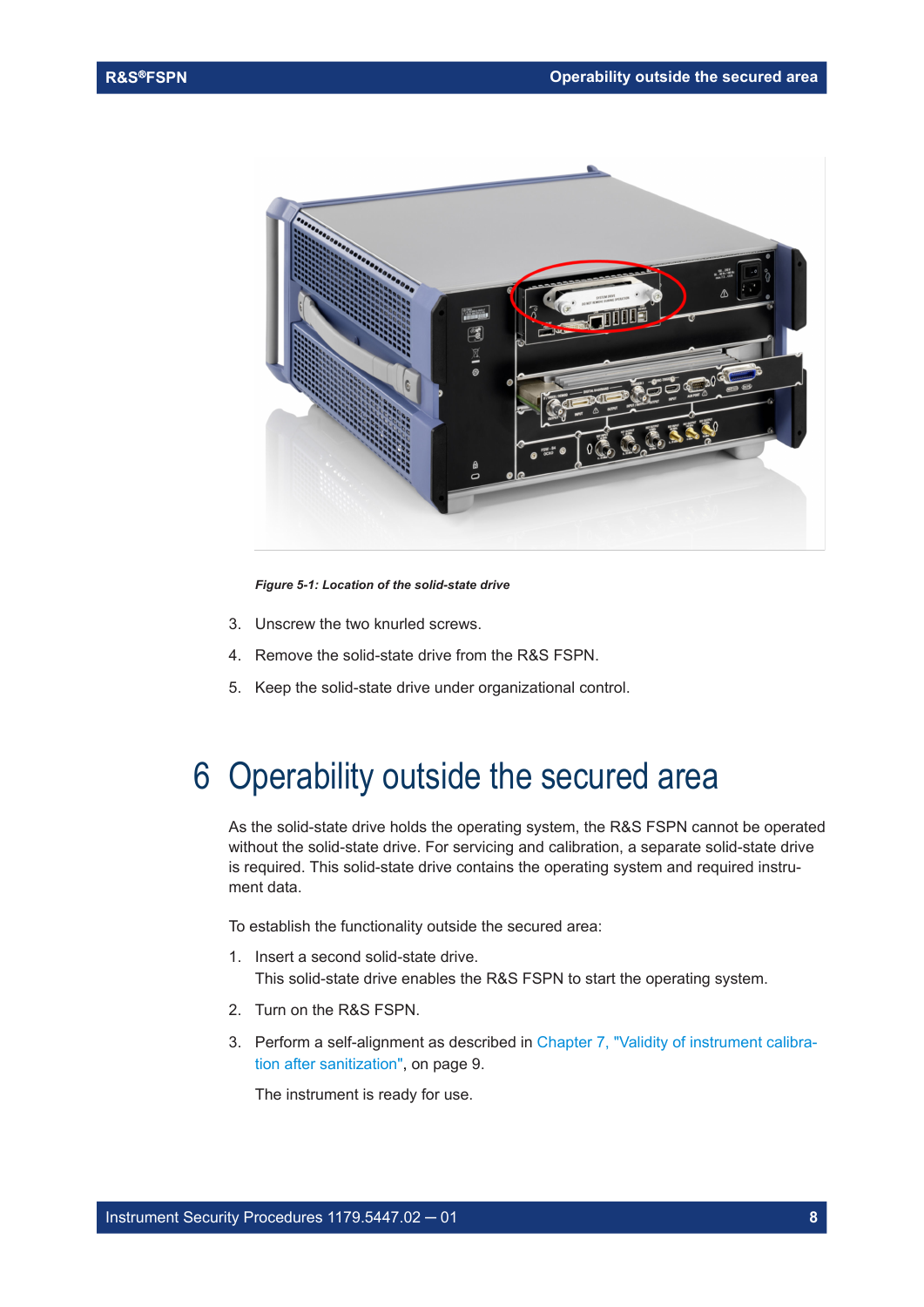## <span id="page-8-0"></span>7 Validity of instrument calibration after sanitization

The EEPROM is the only memory type used to hold permanent adjustment values required to maintain the validity of the R&S FSPN's calibration. Therefore, the sanitizing procedure does not affect the validity of the instrument's calibration.

After exchanging the removable SSD, perform a self-alignment once:

Ensure that the instrument has sufficient warm-up time before you perform the selfalignment.

- 1. Select the [SETUP] key.
- 2. Select the "Alignment" softkey.
- 3. Select "Start Self Alignment"

This function uses the high-stability internal reference generator to produce the temporary adjustment values. Using the permanent and temporary values, the necessary adjustment information is then stored on the removable SSD. Rohde & Schwarz recommends that you perform the self-alignment function once a week.

## 8 Special security features

This section leads you to the information on how to use the security features to protect the R&S FSPN from unauthorized access of classified information saved or displayed in the instrument.

The user manual is provided for download on the product page at [www.rohde](http://www.rohde-schwarz.com/manual/FSPN)[schwarz.com/manual/FSPN.](http://www.rohde-schwarz.com/manual/FSPN)

## **8.1 Considerations for USB interfaces**

USB ports can pose a security risk in high-security locations. Generally, this risk comes from small USB pen drives, also known as memory sticks or key drives. They can be easily concealed and can quickly read/write several Gbyte of data.

You can disable the write capability on the USB ports of the R&S FSPN via a utility software. This utility software is available on the R&S FSPN website [https://](https://www.rohde-schwarz.com/manual/r-s-fspn-instrument-security-manuals-gb1_78701-1162325.html) [www.rohde-schwarz.com/manual/r-s-fspn-instrument-security-manuals](https://www.rohde-schwarz.com/manual/r-s-fspn-instrument-security-manuals-gb1_78701-1162325.html)[gb1\\_78701-1162325.html.](https://www.rohde-schwarz.com/manual/r-s-fspn-instrument-security-manuals-gb1_78701-1162325.html)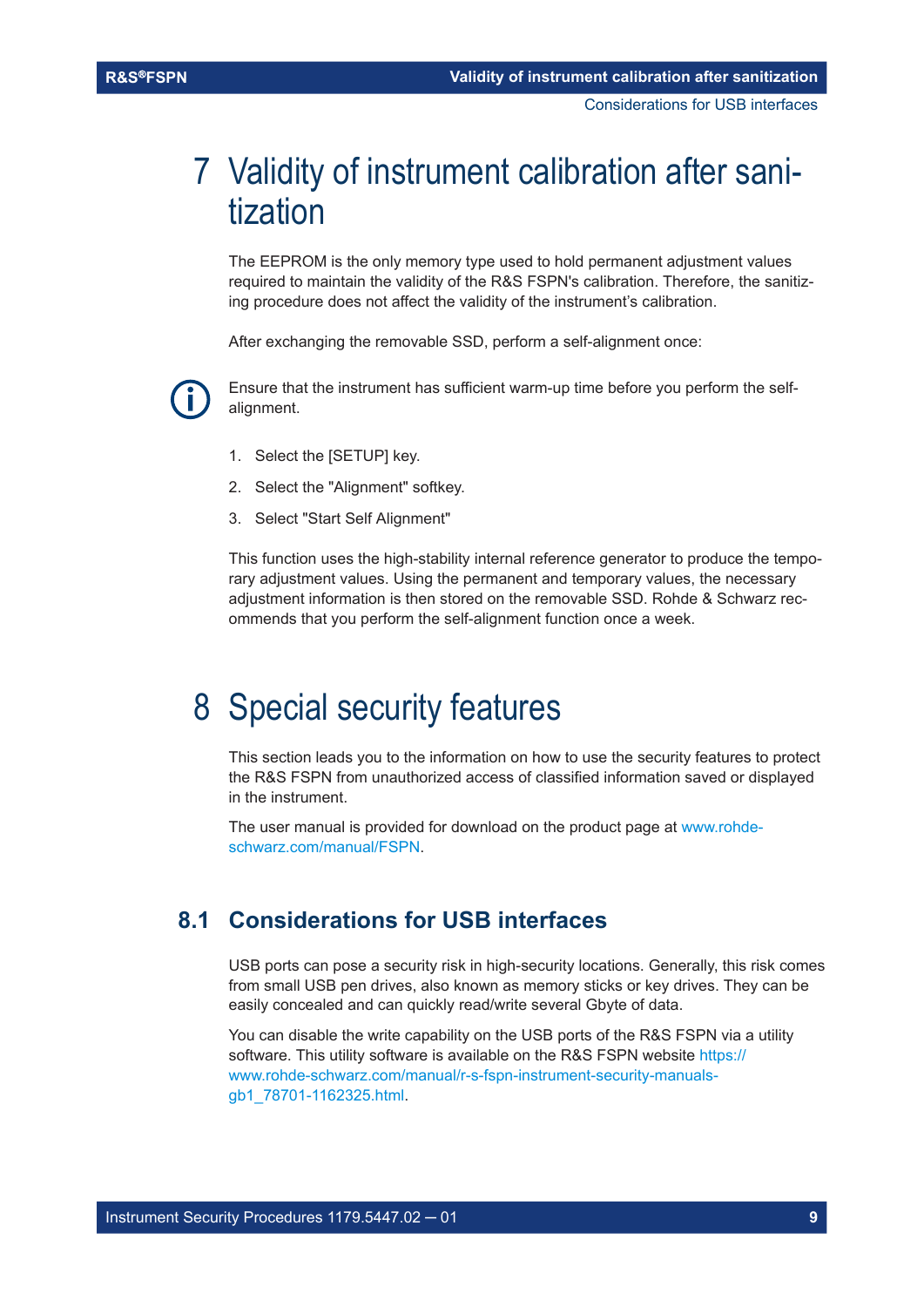<span id="page-9-0"></span>To disable the write capability, copy the utility software to the R&S FSPN and run it once. After a reboot of the instrument, the write capability to any USB memory device is disabled.

## **Glossary**

### **C**

**CFast:** Compact Fast - compact flash mass memory device.

### **D**

**DRAM: Dynamic Random Access Memory.** 

### **H**

**HDD:** Hard disk drive.

### **M**

**microSD:** Micro Solid-state Drive - memory card.

### **S**

**SD:** Solid-state drive - memory card.

**SSD:** ATA Solid-state drives (including PATA, SATA, eSATA, mSATA,...).

## Index

### **C**

| Calibration validity    |  |
|-------------------------|--|
|                         |  |
| D                       |  |
|                         |  |
| G                       |  |
|                         |  |
|                         |  |
| Instrument sanitization |  |
|                         |  |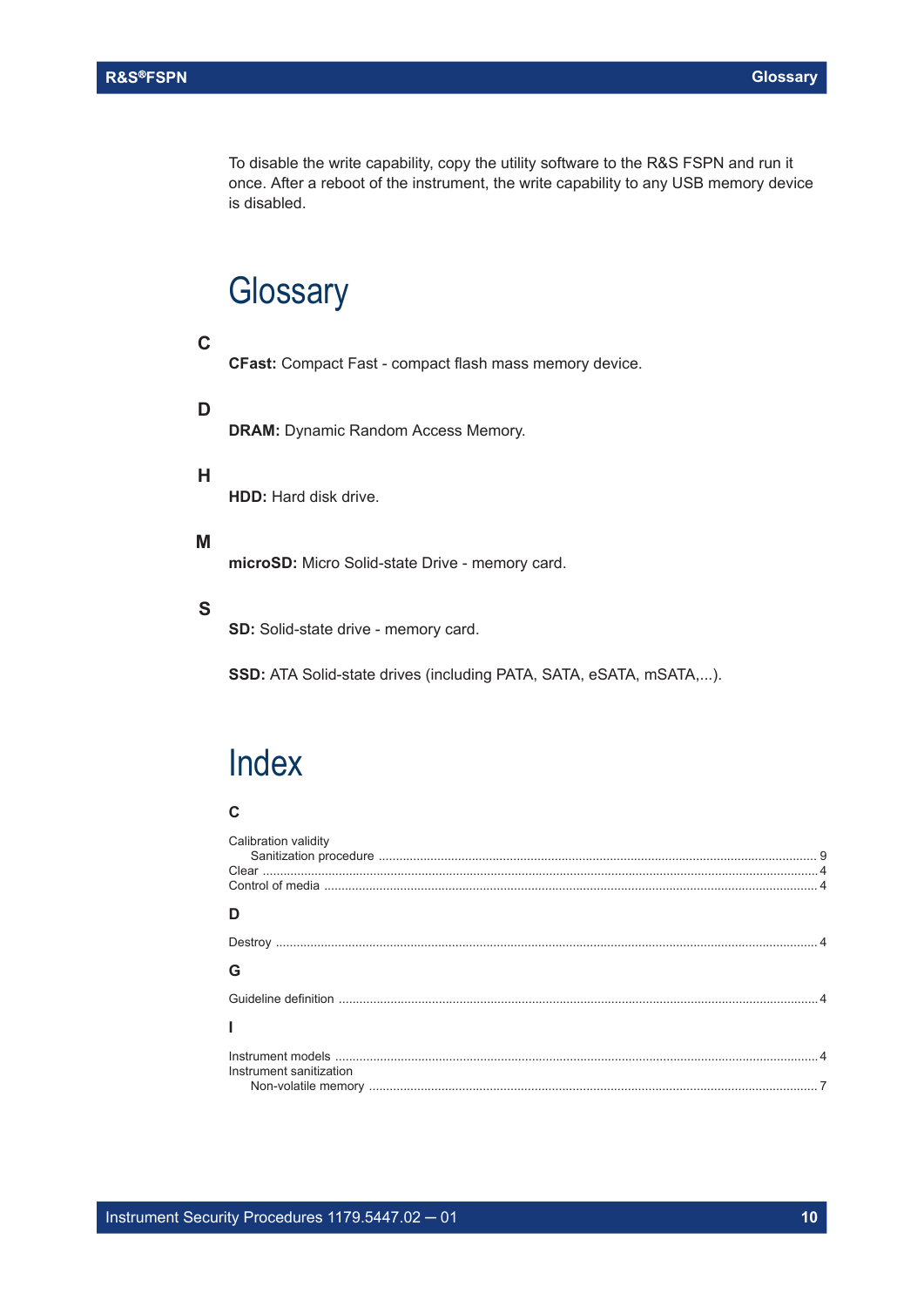## $\mathsf{L}% _{0}\left( \mathsf{L}_{0}\right) ^{\ast }=\mathsf{L}_{0}\left( \mathsf{L}_{0}\right) ^{\ast }$

| Literature             |
|------------------------|
| M                      |
| Media                  |
| N                      |
| Non-volatile memory    |
| O                      |
| P                      |
|                        |
| R                      |
|                        |
| S                      |
| Sanitization procedure |

#### $\mathsf{T}$

### $\cup$